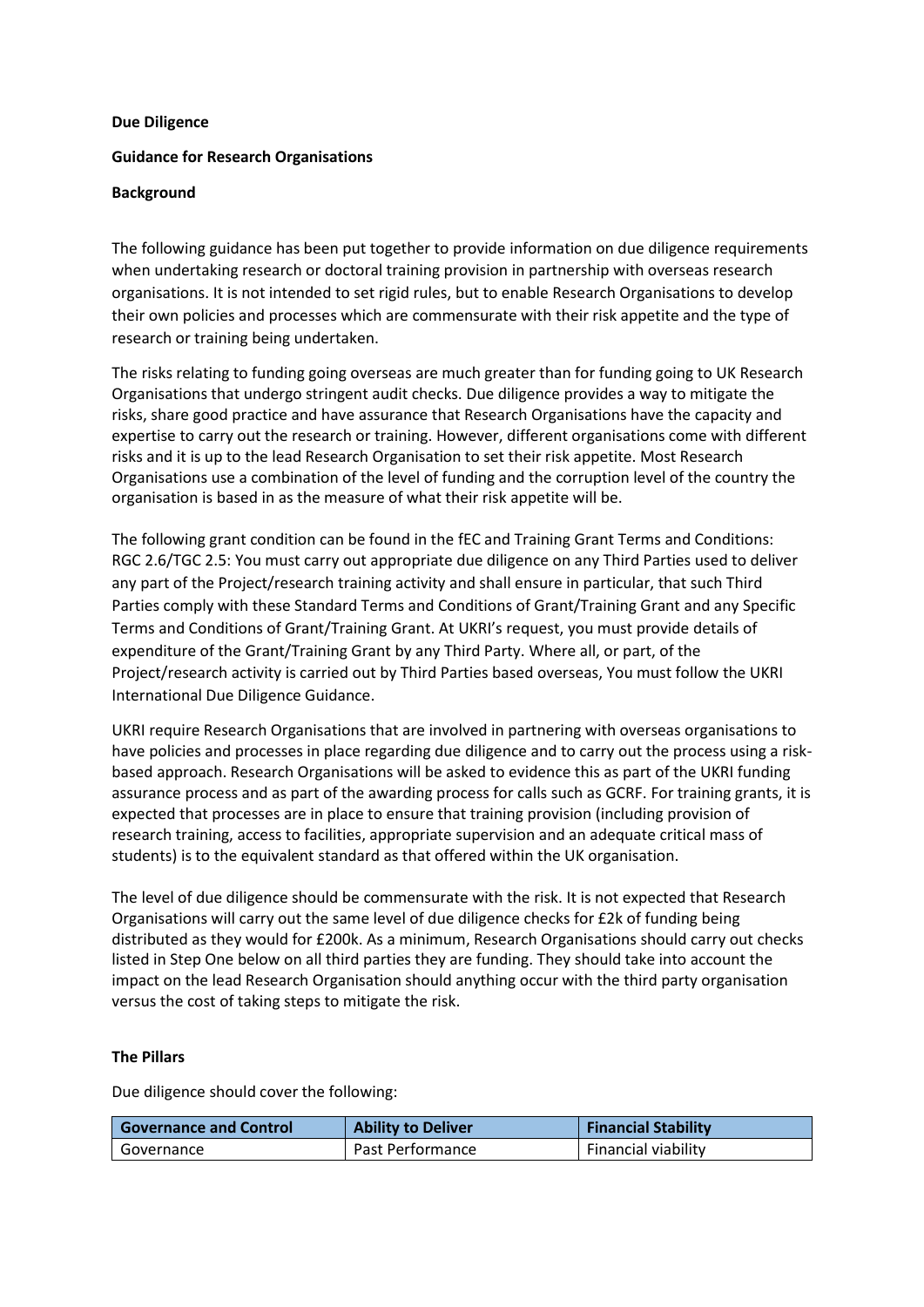| Fraud, bribery, corruption,  | Staff capacity and capability    | Financial Management e.g.       |
|------------------------------|----------------------------------|---------------------------------|
| money laundering and slavery | (number, track record)           | experience of finance team      |
|                              |                                  | and segregation of duties       |
| Internal controls            | Infrastructure and programme     | Strength of audit, internal and |
|                              | management for research          | external                        |
| <b>Risk Management</b>       | Monitoring and management        | Value for money                 |
| <b>Ethics</b>                | <b>Training</b>                  | Policies, procedures and        |
|                              |                                  | systems - incl IT systems       |
| <b>Assurance Processes</b>   | <b>Equality and Diversity</b>    | Separate bank account           |
| Research Governance          | Data Management                  | Income from other sources -     |
|                              |                                  | diversity of income streams     |
| Scientific Misconduct        | <b>Openness and Publications</b> |                                 |
|                              | transparency                     |                                 |

## **Steps to take**

#### **Step One**

- 1. Instruct academics/supervisors to let you know as early as possible about any overseas Research Organisations they are considering working with.
- 2. Early checks:
	- a. Speak to other colleagues both within and outside your organisation to see what their experiences have been. This may raise red flags at an early stage or indicate that the organisation has been a good partner to work with previously.
	- b. Carry out an online search on the organisation, both their official web site and for any news stories. This should provide an indication of the activities at the organisation and any good or bad news stories. It will also reveal details of any other projects the organisation has been involved in and therefore indicate whether they have the capacity to carry out the required research.
	- c. Check the corruption index for the country the organisation is based in. This can be found a[t Corruption Perceptions Index](https://en.wikipedia.org/wiki/Corruption_Perceptions_Index) and provides a useful indication of the level of corruption within the country concerned and therefore may increase the levels of risk regarding funding going to organisations within these countries.
	- d. Check UK and UN sanctions lists and the FCDO website for information on individual countries, key risks and to highlight when sub-contracting with an organisation in the country is illegal or too high a risk.
- 3. If the above checks result in any major concerns, you may wish to consider looking for a different organisation to partner with.

## **Step Two**

Once the academic/supervisor has chosen which partners/organisations they are looking to work with, you should look at carrying out more detailed checks. ARMA/UKRI have developed a Due Diligence Questionnaire to carry out due diligence when funding is going directly to an overseas organisation. This has had input from a large number of research organisations both in the UK and across the world.

The questionnaire is intended to be used widely across the sector, will provide a consistent approach for conducting due diligence, with the aim of reducing the administrative burden for all involved by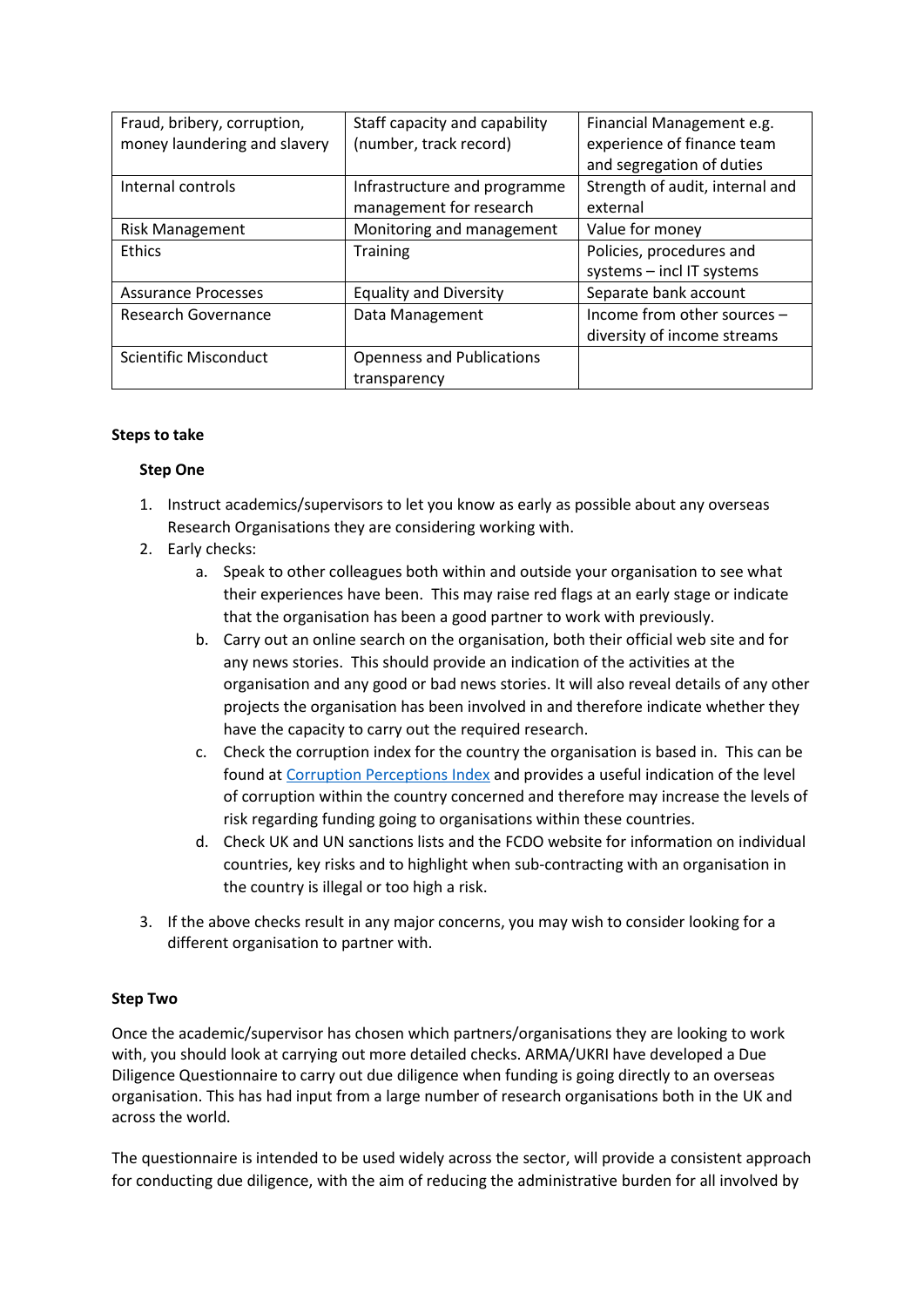having a question set that requests specific information in a uniform manner and can be utilised to suit most assurance and due diligence requirements.

The application of the questionnaire can be proportionate, taking account of the nature of the partner, the value and assessed risks of the planned research project. Institutions may decide to ask only some of the questions at times and may add additional questions that are of specific interest to the lead organisation or the project. Organisations that are subject to due diligence checks may also decide to hold a completed copy of the questionnaire to enable a speedy response to partners requests for information.

This process can take a long time to complete, but must be completed before the start date of the grant/transfer. However, research organisations may be asked to evidence due diligence as part of the awarding process, so should be able to show what checks they have or plan to carry out on the organisation concerned.

# **Step Three**

Once gathered, due diligence information should be reviewed by the most appropriate nonconflicted people within your organisation (i.e. not the PI/supervisor or other people directly involved in the project). In the first instance this is likely to consist of research office and/or finance staff with a clear escalation route should any issues by highlighted.

If any major issues are highlighted through this process, the lead Research Organisation should ensure that any decision to proceed/mitigate risks should be made by the relevant people with the required level of authority within their organisation. This can be done in a variety of ways, but several UK research organisations convene a panel consisting of staff from the research office, finance and the grant holder to make the final decision.

## **Step Four**

Due Diligence should not stop once the award has been made. Research Organisations should have policies and processes regarding the transfer of funds to overseas organisations e.g. on receipt of invoice/proof of purchase/progress reports etc. They may also wish to impose further checks for high risk organisations.

Once due diligence is carried out, if the Research Organisation continues to partner with the overseas organisation, either as part of the same project or other projects, the due diligence process should be repeated on a revolving basis e.g. every three years or if there are any issues or material changes with the overseas research organisation.

# **Step Five**

**Finance checks –** The UKRI Funding Assurance Team undertake substantial transaction testing on grants held by UK organisations during which they find examples of ineligible expenditure. There is no reason why non-UK organisations should be any different. Therefore, in order to provide assurance that sub-contracted funding is being used for the purposes that it was awarded and that expenditure claimed complies with grant terms and conditions, UKRI expect lead organisations to undertake checks on expenditure claimed from their sub-contractors. This should be completed in a risk-based way i.e. more checks are undertaken where the risks are higher.